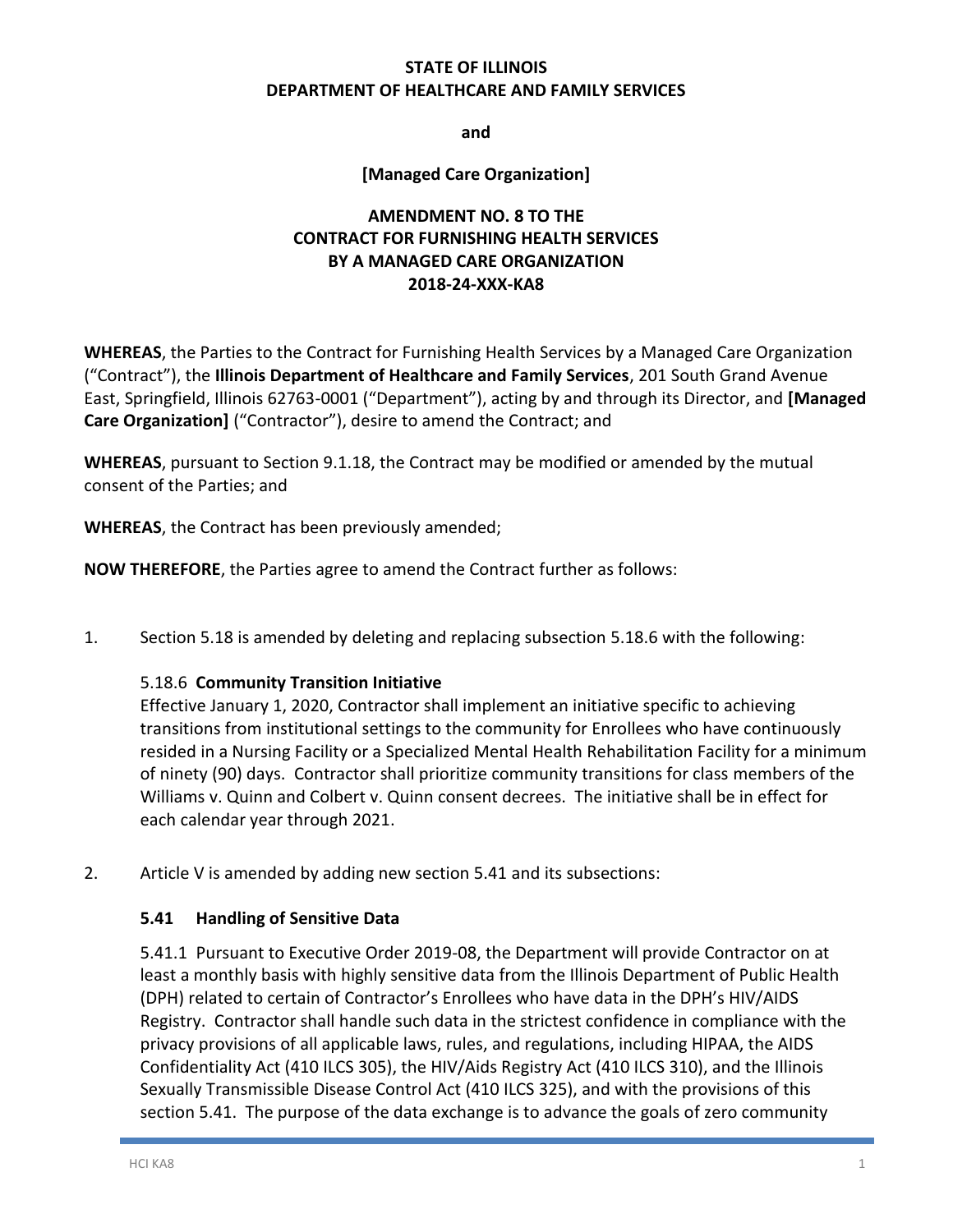transmissions of HIV and ensuring that persons living with HIV will get the care they need to thrive.

5.41.2 The details of the HIV-related data received from the DPH via the Department shall be closely held and accessible only to Contractor's Chief Medical Officer (CMO) and their designees, all of whom will be subject to the same standards and liability as the CMO. The data shall only be integrated into a repository for the sole purpose of Care Coordination and treatment of Enrollees living with HIV. Contractor's repository for the data shall have data security protocols, consistent with those outlined in Attachment XIV, in place which shall be submitted to the Department for review and approval.

5.41.3 Contractor's CMO shall use the data received from the HIV/AIDS Registry, along with Contractor's pharmacy, medical, and other claims data, to provide alerts to Care Coordinators to prompt them to ensure all best practices regarding the management and treatment of HIV are being followed with respect to Enrollees, including periodic viral load testing, drug regimen prescribing and adherence, and annual physician visits. These alerts may be developed based on the data permitted to be shared under this Contract and may include viral suppression status ("suppressed" or "not suppressed"), the date of the last lab test, and name of the Provider that ordered the last lab test (if available). Contractor shall work with appropriate HIV consumer and legal advocacy groups for the target population to develop and implement best practices for outreach and engagement.

5.41.4 Contractor shall track, and report quality metrics related to HIV, including the CQMC HIV Consensus Core Set, as directed by the Department.

3. Article VII is amended by adding new section 7.25 and its subsections:

## **7.25 CY2021 RISK CORRIDOR**

The Department shall utilize for calendar year 2021, for all Enrollees, a risk corridor mechanism that allows Contractor to operate with the understanding that if there are excessive losses or profits as a result of the COVID-19 public health emergency's impact on utilization of Covered Services, the mechanism ensures that Contractor will share the risk of such deviations to a certain degree with the Department.

7.25.1 For the purpose of this risk corridor calculation, benefit expenses include Covered Services and approved in-lieu-of services, as well as non-Covered Services and Provider-based care coordination services approved by the Department as part of Contractor's reinvestment proposal to address needs resulting from the COVID-19 public health emergency. Benefit expenses exclude healthcare quality improvement expenses as defined in 42 CFR 438.8(e)(2). Benefit expenses include incurred but not yet paid expenses, as reported by Contractor within a timeframe and format provided by the Department.

7.25.2 The risk corridor settlement will be calculated for Contractor across all HealthChoice Illinois populations and rating regions combined. The risk corridor ratio is calculated as actual benefit expenses divided by the target benefit expense amount for Contractor.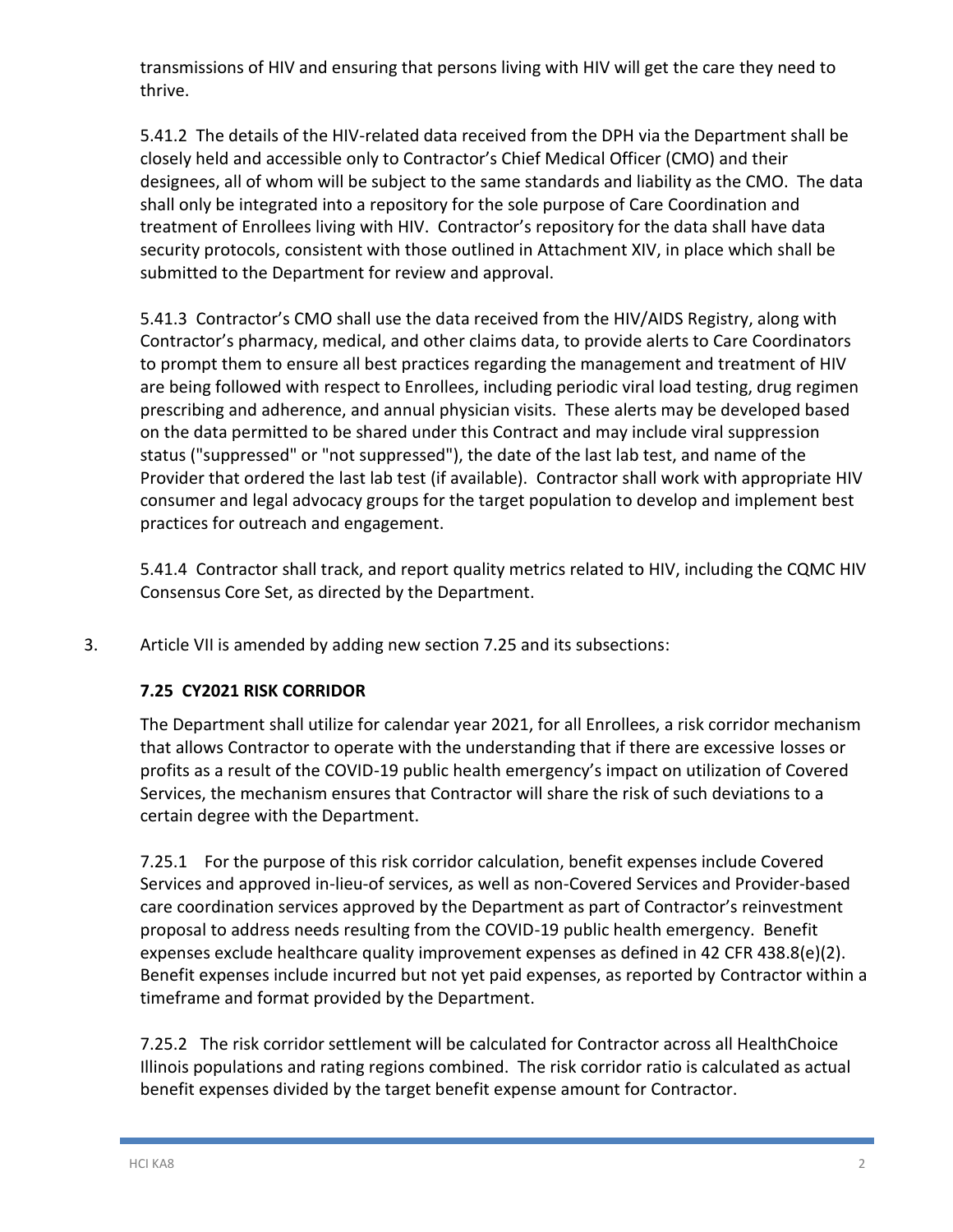7.25.3 In the event Contractor's risk corridor ratio is greater than 103%, the Department shall reimburse Contractor the target amount multiplied by:

7.25.3.1 50.0% multiplied by [risk corridor ratio less 103.0%], if the risk corridor ratio is less than or equal to 105.0%; or

7.25.3.2 1.0% plus [risk corridor ratio less 105.0%], if the risk corridor ratio exceeds 105.0%.

7.25.4 In the event Contractor's risk corridor ratio is less than 97.0%, the Department shall make a recoupment from Contractor of the target amount multiplied by:

7.25.4.1 50.0% multiplied by [97.0% less risk corridor ratio], if the risk corridor ratio is greater than or equal to 95.0%; or

7.25.4.2 1.0% plus [95.0% less risk corridor ratio], if the risk corridor is less than 95.0%.

7.25.5 The risk corridor will be calculated using values reported consistent with the medical loss ratio (MLR) reporting. The payment or recoupment amount will be an adjustment to the denominator of the MLR for the calculation of the calendar year 2021 MLR.

4. Article VII is further amended by adding new section 7.26 as follows:

# **7.26 REIMBURSEMENT FOR EMERGENCY GROUND AMBULANCE SERVICE**

For dates of service on or after January 1, 2020 and continuing through March 31, 2021, Contractor shall reimburse for emergency ground ambulance services (current procedural terminology (CPT) codes A0427 and A0429), including affiliated mileage and oxygen, at the FFS Medicaid Program fee schedule rates as provided by the Department, inclusive of Government Emergency Medical Transportation (GEMT) rates. These services are outside of Contractor's risk-based Capitation payments and shall be paid on behalf of the Department by Contractor as an Administrative Services Organization. The Department shall reimburse Contractor on a quarterly basis the actual paid amounts expended by Contractor based on encounter claims accepted by the Department during the quarter, or, other quarterly documentation mutually agreed to by the Parties, plus a \$35,000 per quarter administrative fee. Accrued payments are due to Contractor thirty (30) days after execution of this Contract amendment; subsequent payments are due within thirty (30) days of the end of a quarter. State Prompt Payment Act (30 ILCS 540) requirements apply to these payments.

## 5. Section 9.1 is amended by adding new subsection 9.1.41 as follows:

9.1.41 **Loss of legal authority.** Should any part of the scope of work under this Contract relate to a State program that is no longer authorized by law (e.g., which has been vacated by a court of law, or for which federal CMS has withdrawn federal authority, or which is the subject of legislative repeal) Contractor must do no work on that part after the effective date of the loss of program authority. The Department must adjust payment of Capitation rates to remove costs that are specific to any program or activity that is no longer authorized by law. If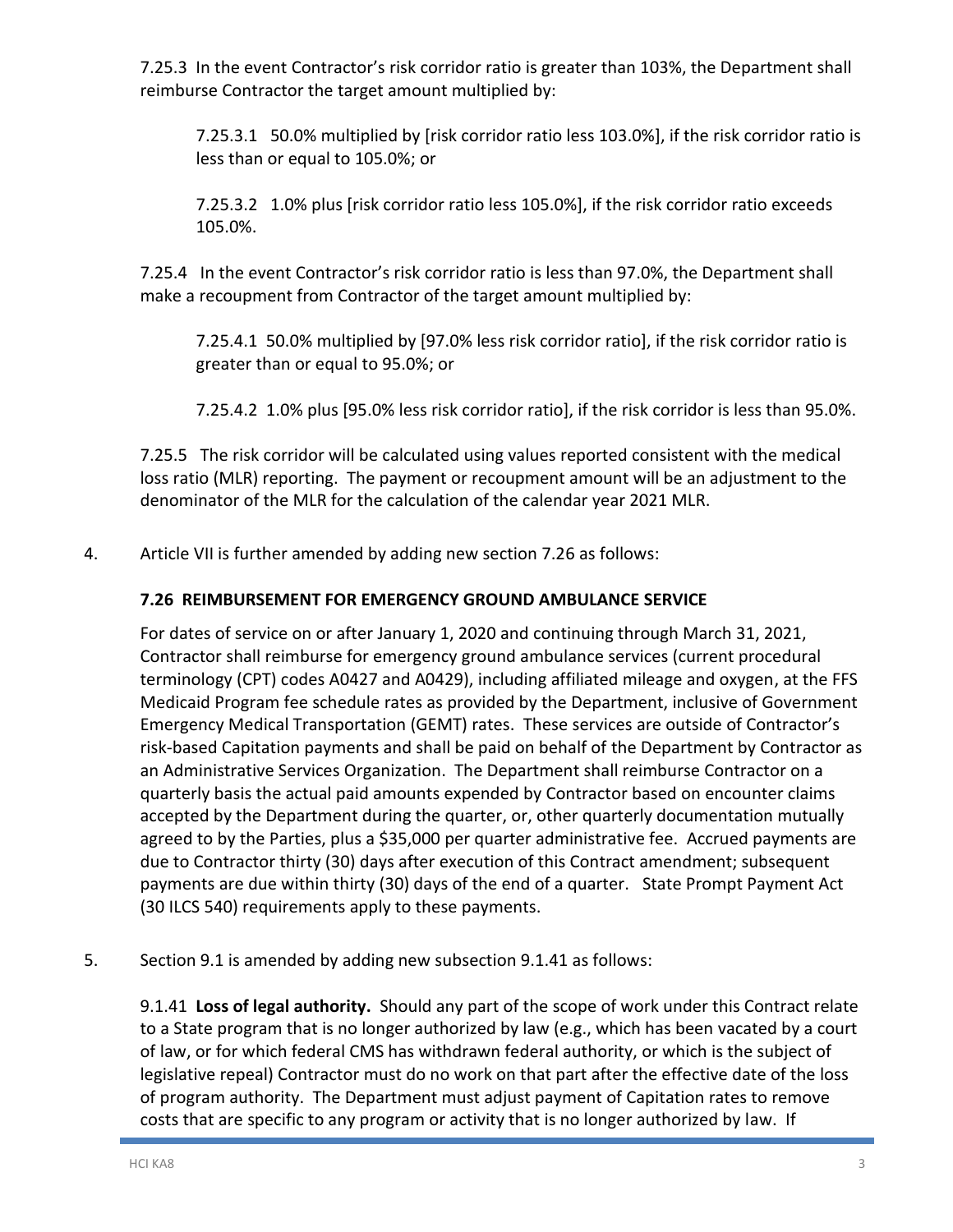Contractor works on a program or activity no longer authorized after the date the legal authority for the work ends, Contractor will not be paid for that work. If the Department paid Contractor in advance to work on a no-longer-authorized program or activity and under the terms of this Contract the work was to be performed after the date the legal authority ended, the payment for that work should be returned to the Department. However, if Contractor worked on a program or activity prior to the date the legal authority ended for that program or activity, and the Department included the cost of performing that work in its payments to Contractor, Contractor may keep the payment for that work even if the payment was made after the date the program or activity lost legal authority.

6. Attachment XI: Healthcare and Quality of Life Performance Measures is amended by adding the following measures to Table 1:

| <b>Acronym</b> | Performance measure                                                                                          | <b>Further description</b>                                                                                                                                                                                                                                                                                                                  | <b>Reporting</b><br>methodology | <b>Source</b> |
|----------------|--------------------------------------------------------------------------------------------------------------|---------------------------------------------------------------------------------------------------------------------------------------------------------------------------------------------------------------------------------------------------------------------------------------------------------------------------------------------|---------------------------------|---------------|
| <b>FUA</b>     | Follow-Up After<br><b>Emergency Department</b><br>Visit for Alcohol and Other<br>Drug Abuse or<br>Dependence | Percentage of ED visits for which enrollees 13<br>years and older with a principal diagnosis of<br>alcohol or other drug abuse or dependence<br>received follow-up within 30 days of the ED<br>visit (31 total days) and within 7 days of the<br>ED visit (8 total days).<br>(Effective for measure year 2020, reporting<br>year 2021)      | Admin                           | <b>HEDIS</b>  |
| <b>FUI</b>     | Follow-Up After High-<br><b>Intensity Care for</b><br>Substance Use Disorder                                 | Percentage of visits or discharges for which<br>enrollees 13 years and older received follow-<br>up for substance use disorder within the 30<br>days after the visit or discharge and within the<br>7 days after the visit or discharge.<br>(Effective for measure year 2020, reporting<br>year 2021)                                       | Admin                           | <b>HEDIS</b>  |
| <b>FUM</b>     | Follow-Up After<br><b>Emergency Department</b><br>Visit for Mental Illness                                   | Percentage of ED visits for which enrollees 6<br>years of age and older with a principal<br>diagnosis of mental illness or intentional self-<br>harm received follow-up within 30 days of the<br>ED visit (31 total days) and within 7 days of<br>the ED visit (8 total days).<br>(Effective for measure year 2020, reporting<br>vear 2021) | Admin                           | <b>HEDIS</b>  |
| <b>POD</b>     | Pharmacotherapy for<br>Opioid Use Disorder                                                                   | The percentage of new opioid use disorder<br>(OUD) pharmacotherapy events with OUD<br>pharmacotherapy for 180 or more days<br>among enrollees age 16 and older with a<br>diagnosis of OUD.<br>(Effective for measure year 2020, reporting<br>year 2021)                                                                                     | Admin                           | <b>HEDIS</b>  |